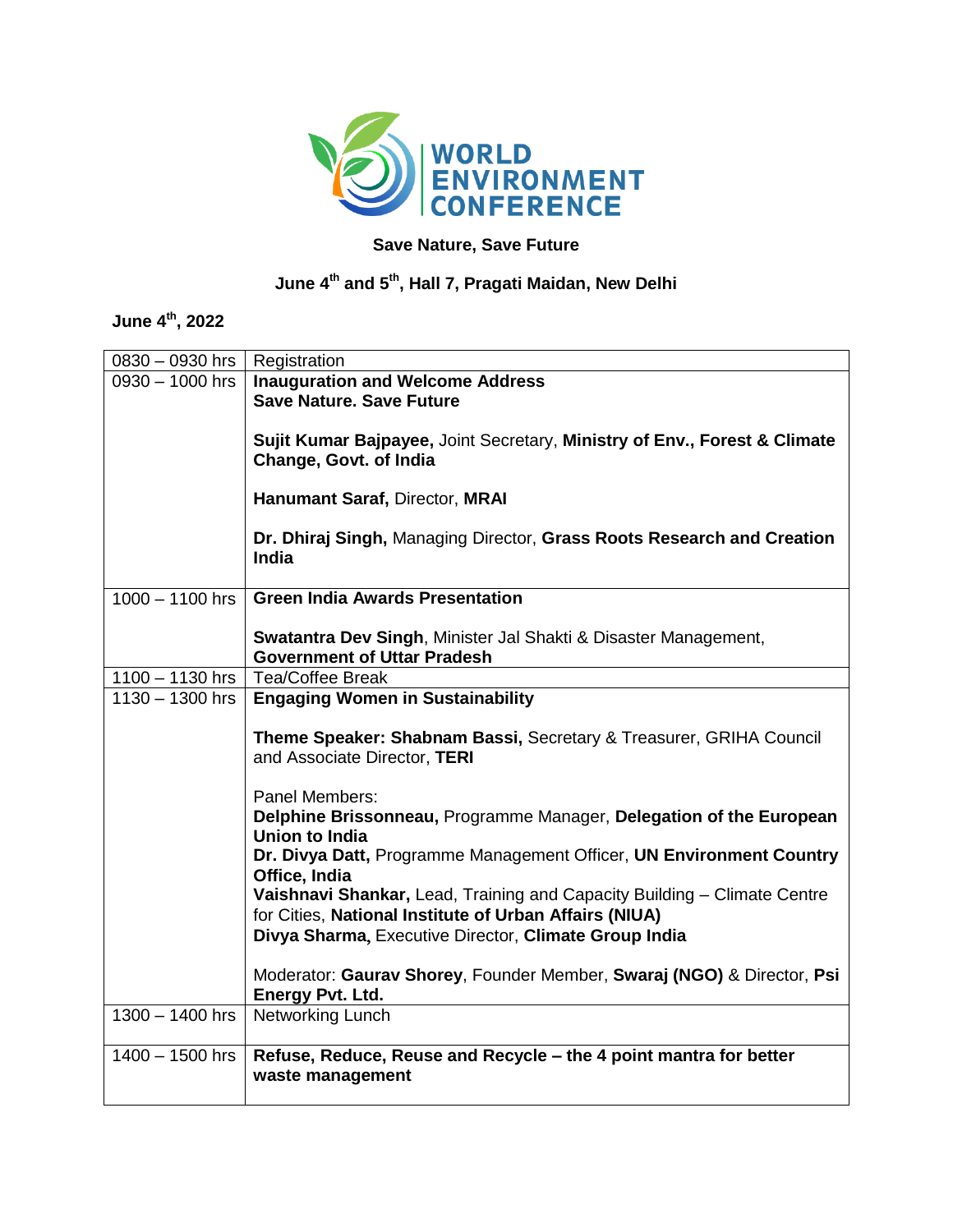|                   | Panel Members:                                                                                                                    |
|-------------------|-----------------------------------------------------------------------------------------------------------------------------------|
|                   | Dr. Ramesh Kumar, Director Public Health, NDMC                                                                                    |
|                   | Sanchita Jindal, Former Advisor Scientist G, Ministry of Forest,                                                                  |
|                   | <b>Environment and Climate Change</b>                                                                                             |
|                   |                                                                                                                                   |
|                   | Moderator: Aafrin Kidwai, Editor-In-Chief, Solid Waste India                                                                      |
| $1500 - 1600$ hrs | Keeping the 3 realms pollution free – hydrosphere, biosphere,                                                                     |
|                   | atmosphere                                                                                                                        |
|                   |                                                                                                                                   |
|                   | Panel Members:                                                                                                                    |
|                   | Ajit Menon, Cluster Head - South Asia, Kimberly Clark                                                                             |
|                   | Ayyan Karmakar, CMO, Oizom                                                                                                        |
|                   |                                                                                                                                   |
|                   | Moderator: Ravi Kaushik, CEO & Founder, Airth                                                                                     |
| 1600 – 1610 hrs   | Presentation by Jerome Louat, Area Manager - Asia, Envea                                                                          |
| $1610 - 1640$ hrs | Tea/Coffee Break                                                                                                                  |
| $1640 - 1710$ hrs | Conservation and sustainable utilization of natural resources                                                                     |
|                   |                                                                                                                                   |
|                   | Panel Members:                                                                                                                    |
|                   |                                                                                                                                   |
|                   |                                                                                                                                   |
|                   |                                                                                                                                   |
|                   | Moderator: Bhavisha Buddhadeo, Founder, Rootskills                                                                                |
|                   | <b>Shivani Mehta, Co-Founder &amp; Head of Designs, bioQ</b><br>Dr. Ashish Sharma, Founding Director, Sustainability Alternatives |

## **June 5 th, 2022**

| $0830 - 1030$ hrs | Registration                                                           |
|-------------------|------------------------------------------------------------------------|
| $1030 - 1130$ hrs | Inauguration of the World Environment Day Chief Guest, Lt. Gen. Gurmit |
|                   | Singh, Hon'ble Governor Uttarakhand                                    |
|                   |                                                                        |
|                   | Rajan Chibber, Advisor to the Government of Andhra Pradesh             |
|                   |                                                                        |
|                   |                                                                        |
|                   | Moderator: Col T.P. Tyagi, Vir Chakra                                  |
| 1130 - 1200 hrs   | <b>Tea/Coffee Break</b>                                                |
| 1200 - 1245 hrs   | Making the right choice in energy consumption                          |
|                   |                                                                        |
|                   | Presenter:                                                             |
|                   | <b>Shwetal Shah, Technical Advisor, Government of Gujarat</b>          |
| $1245 - 1330$ hrs | Intelligent integration of RE Technologies                             |
|                   |                                                                        |
|                   |                                                                        |
|                   | Presenter:                                                             |
|                   | Ajay Mathur, Director General, ISA                                     |
|                   |                                                                        |
| $1330 - 1430$ hrs | Networking Lunch                                                       |
| $1430 - 1515$ hrs | E mobility – Putting India on Green Wheels                             |
|                   |                                                                        |
|                   | Speaker:                                                               |
|                   | <b>S.A. Verma, Executive Director (Environment), DMRC</b>              |
|                   |                                                                        |
|                   |                                                                        |